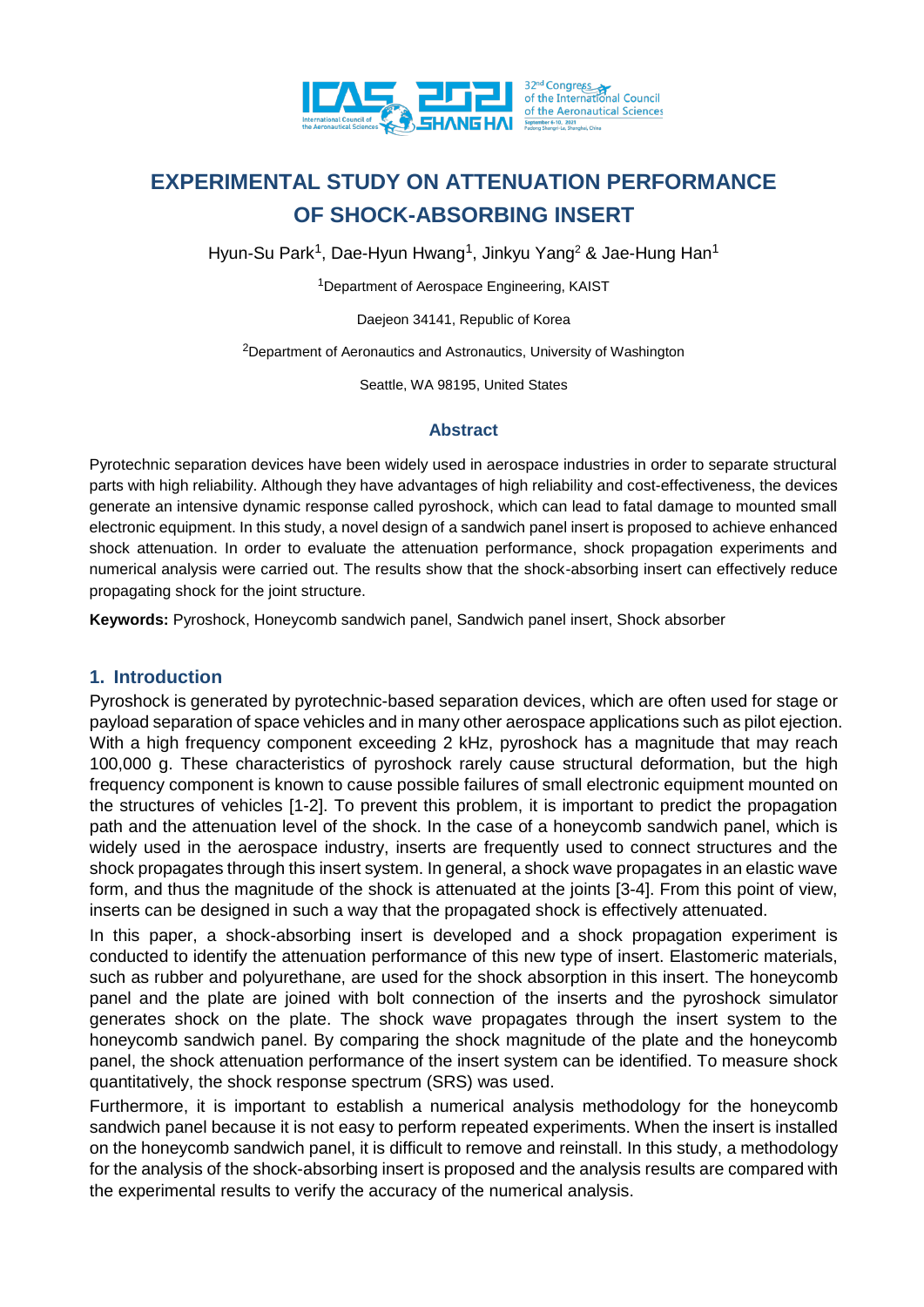## **2. Design of Sandwich Panel Insert**

#### 2.1 Conventional Insert

Honeycomb sandwich panels are widely used in the aerospace industry due to their high stiffnessweight ratio. To mount equipment or connect joints, sandwich panel inserts are used. The general shape of the insert is a cylindrical structure with two flanges at the bottom and top. Based on the Insert Design Handbook [5] published by the European Space Agency (ESA), we made a conventional insert for an M5 bolt connection. The outer diameter of the insert was 17 mm and the height was 12 mm. Stainless steel, 304 SS, was employed for the material of the insert. The basic method to install inserts on the honeycomb sandwich panel is to inject epoxy resin into holes in the upper flange.



Figure 1 – Conventional insert

## 2.2 Shock-Absorbing Insert

A conceptual design of the shock-absorbing insert is shown in [Figure 2.](#page-1-0) There are four parts to be assembled: housing, insert core, elastomer washer, and cap. The housing has a space for the insert core with elastomer washers and a thread to connect with the cap. It was made with an outer diameter of 22 mm and a height of 16 mm. Both the diameter and the depth of the inner space were 14 mm.

The insert core has bolt thread for M5 bolt connection and it was positioned in the housing with elastomer washers. Two elastomer washers were positioned above and below the insert core. The outer diameter was 13 mm and the height was 14 mm. Ethylene Propylene Diene Monomer (EPDM) and Polyurethane (PU), widely used as shock-absorbing materials in the aerospace field [6], were employed for the elastomer in this study. The height, outer diameter, and inner diameter of the elastomer washer were 3 mm, 14 mm, and 9 mm, respectively.

The cap has a thread in the radial direction to connect with the housing. Torque was applied to the gaps in the cap by using a ratchet wrench. The cap has an outer diameter of 14 mm, an inner diameter of 10 mm, and a height of 4 mm. The assembly procedure is as follows: (1) The elastomer washers are put on the insert core; (2) The insert core with washers is inserted into the housing; (3) Torque is applied to the cap using a ratchet wrench. The main role of the cap is to limit the vertical movement of the insert core. The material for the elastomer washers can be replaced without difficulty according to the required performance or the operating environment by opening the cap.

The proposed structure is easy to assemble and the installation procedure is the same as that for the conventional insert. All parts except the washers are made of 304 SS. Due to the impedance breakdown between 304 SS and the elastomer in the inner structure, the shock is effectively attenuated.



<span id="page-1-0"></span>Figure 2 – Conceptual design of the shock-absorbing insert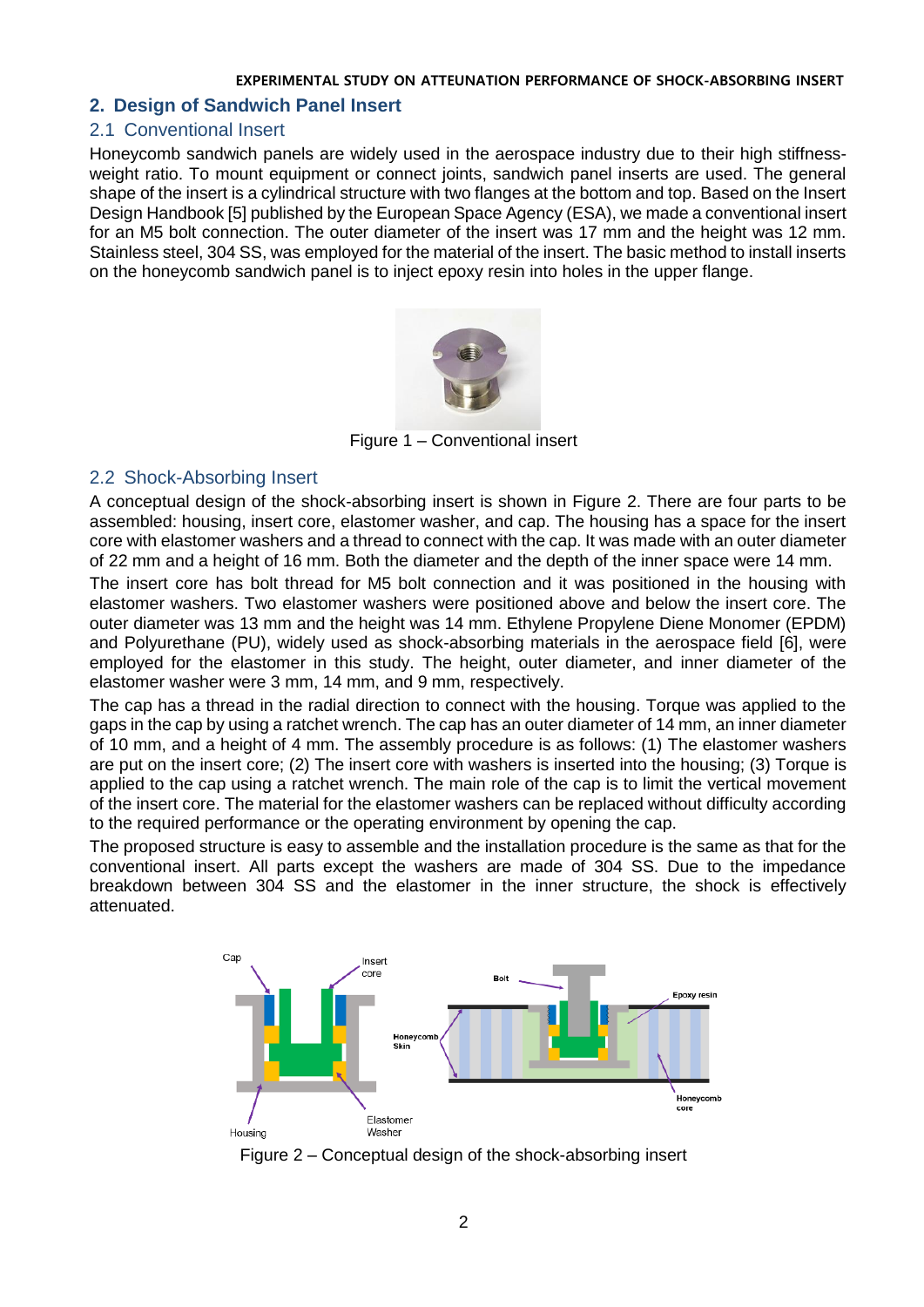

Figure 3 – Shock-absorbing insert

# **3. Shock Propagation Experiment**

# 3.1 Experimental Setup

A simple plate (600 mm x 400 mm x 5 mm) made out of aluminum-6061 and two aluminum honeycomb sandwich panels (600 mm x 400 mm x 20 mm) with 1 mm skin thickness were prepared to conduct the shock propagation experiment. The panels have eight holes at 50 mm intervals to install the inserts, as shown in [Figure 4.](#page-2-0) In order to investigate the attenuation performance of different types of elastomer materials, EPDM and PU washers were prepared. PU is relatively stiffer than EPDM. The elastomer was easily replaced by opening the cap of the shock-absorbing insert. The honeycomb sandwich panel and the plate were connected by a bolted joint. This model was suspended using four cables, as shown in [Figure 5,](#page-3-0) and a free boundary condition was achieved.

For non-contact velocity measurement, an LDV (Laser Doppler Vibrometer) was used. There were two measurement points, as shown in [Figure 5,](#page-3-0) and they were 100 mm apart from the joint region. Velocity measurements were performed at a sampling frequency of 1 MHz for 20 ms. After the LDV measurements, a band-pass filter for 100 to 100,000 Hz was applied, and the acceleration in the time domain was obtained by differentiating the velocity. In order to quantify the measured shock, the Shock Response Spectrum (SRS) was obtained. The SRS indicates the maximum acceleration value obtained by applying time-domain acceleration on the Single Degree of Freedom (SDOF) system corresponding to each natural frequency. In general, the damping ratio of an SDOF system is 0.05 (the Q factor is 10) [7]. The SRS is the most commonly used method to analyze the shock because it is easy to identify the possibility of damage due to shock in each frequency band. By comparing the SRS of two points, the shock attenuation of the inserts could be identified.

<span id="page-2-0"></span>

Figure 4 – Inserts installed on the panel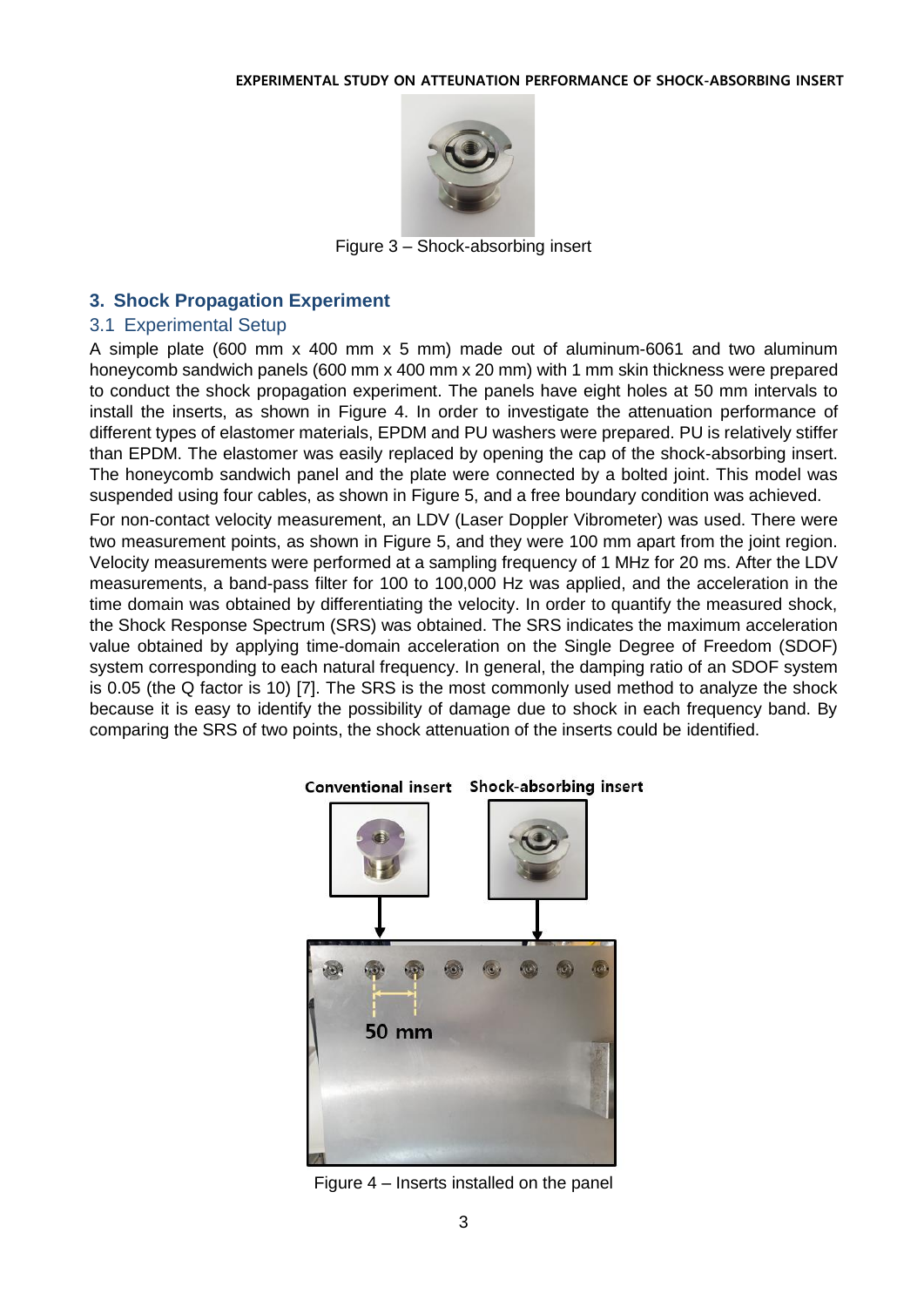

Figure 5 – Experimental setup [8-9]

#### <span id="page-3-0"></span>3.2 Results

The SRS results of the experiment are presented in [Figure 6](#page-3-1) [9]. Furthermore, the SRS results according to the sensing points shown in [Figure 7](#page-4-0) and 8 compare three selected cases: the conventional insert and shock-absorbing inserts with EPDM and PU. Similar results were observed for all the sensing point #1 results, indicating that the generated shock has excellent repeatability. Also, the knee frequency is about 7200 Hz, the slope of the growing region is 9.7 dB/octave on average, and the maximum acceleration is about 15,000 G. This means that the shock generated by the pyroshock simulator meets the pyroshock criteria [10]. From the sensing point #2 results, the shock-absorbing insert showed better attenuation performance than the conventional insert, and EPDM was better than PU for shock absorption due to its lower stiffness. To quantify the attenuation performance of the inserts, the SRS variance between sensing point #1 and sensing point #2 was calculated in dB unit and is shown in [Figure 9.](#page-5-0) SRS variance of -15 dB means that the shock of sensing point #2 was attenuated by 83% compared to the SRS of sensing point #1. The shock response in the high frequency range (above 2kHz) was reduced by more than 83% for the shockabsorbing inserts with EPDM. This range of frequency is a risk factor to mounted small electronic equipment, and the applicability of the shock-absorbing insert was investigated for the shock attenuation during the propagation.



<span id="page-3-1"></span>Figure 6 – Results of the experiment (a) conventional insert (b) shock-absorbing insert with EPDM (c) shock-absorbing insert with PU [9]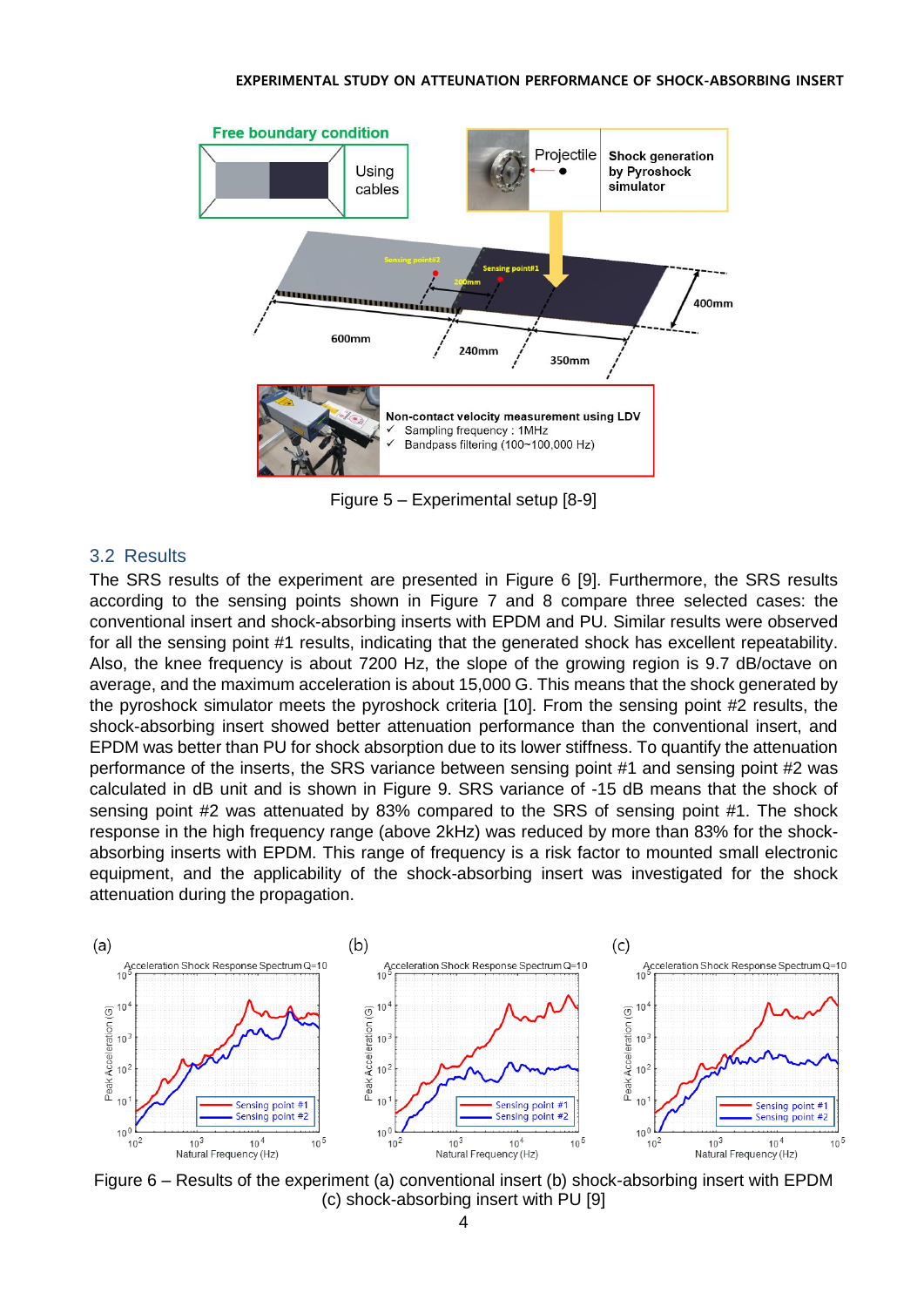



<span id="page-4-0"></span>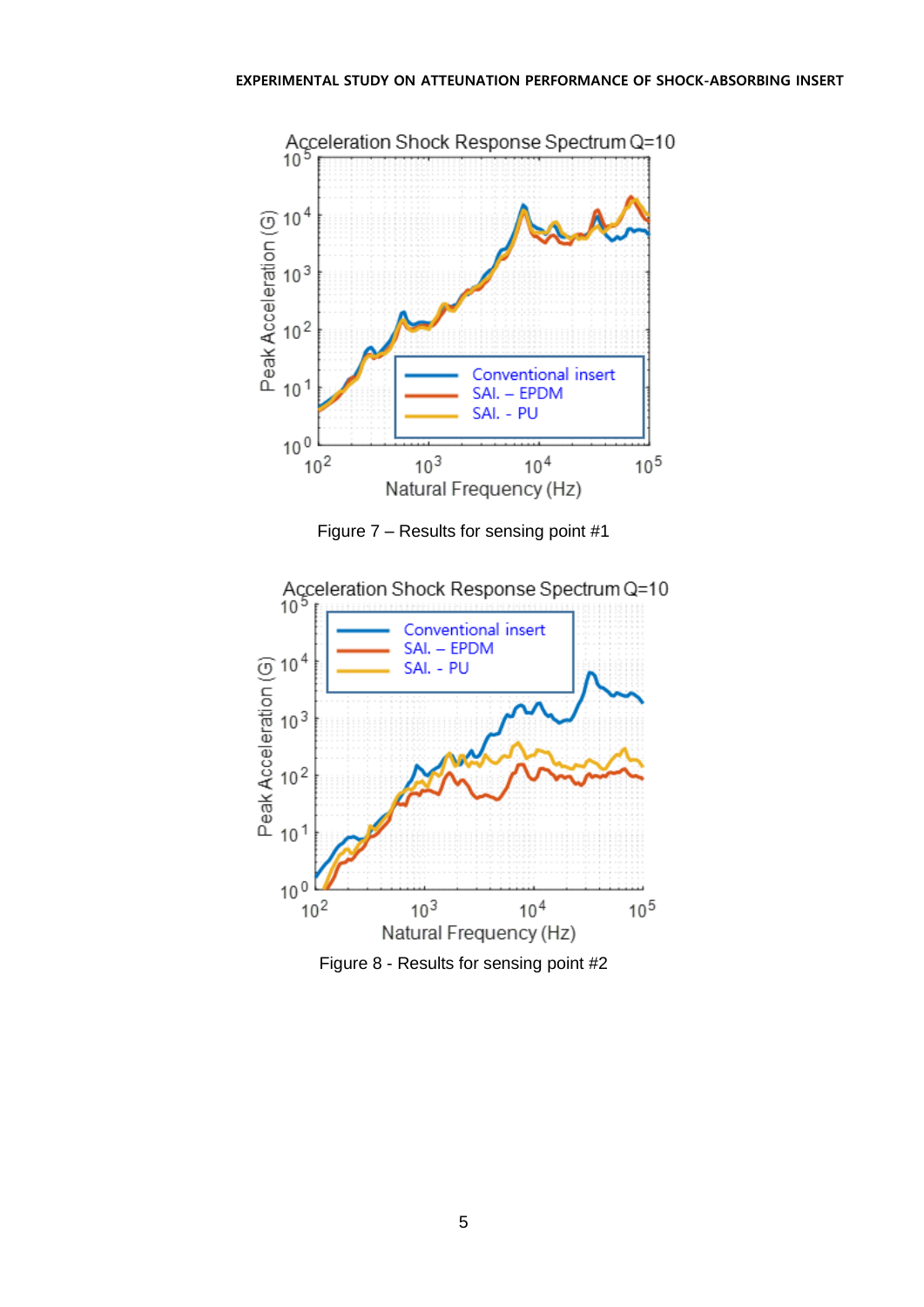

Figure 9 – Shock attenuation performance

# <span id="page-5-0"></span>**4. Numerical Analysis**

# 4.1 Methodology

# *4.1.1* Structure Modeling

The honeycomb sandwich panel consists of a honeycomb core and two thin skins. The core and skins are very thin, and to simulate this feature, a shell-like structure was used. Due to the advantage of cost-efficiency, the shell structure is widely used for thin models. In this study, a half model was made using a symmetry boundary condition. Four holes for inserts were also modeled, as shown in Figure 10. In this analysis, only the shock-absorbing insert with EPDM, which showed the best attenuation performance in the experiment, was simulated using ANSYS AUTODYN.



Figure 10 – Honeycomb sandwich panel for the numerical analysis

The epoxy resin, which is used for the bonding between the panel and inserts, was modeled with an effective potting radius. Due to the shape of the honeycomb core, a form of epoxy resin is irregular for each hole. However, this irregularity makes low quality elements, and it increases analysis time. The Insert Design Handbook suggests a concept of an effective potting radius, which assumes that the form of epoxy resin is cylindrical [5]. From the formula below, cylindrical epoxy resin with a radius of 17 mm was made [\(Figure 11\)](#page-6-0).

$$
r_{eff} = 1.002064 r_i + 0.940375 S_c - 0.7113
$$
  
\n
$$
r_{eff}: effective putting radius \t r_i: insert radius \t S_c: cell size
$$
 (1)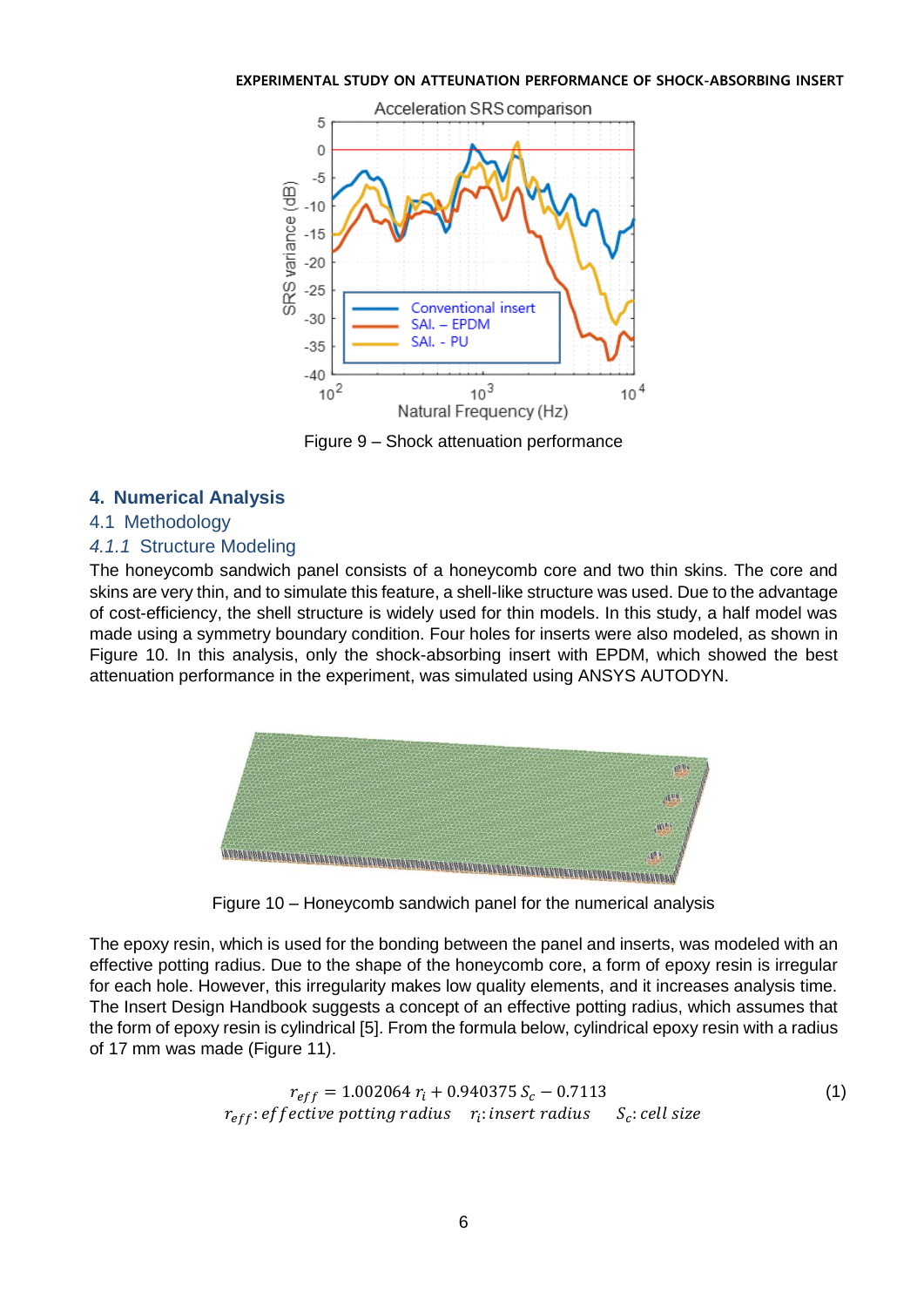

Figure 11 – Shape of epoxy resin (a) actuality (b) using effective potting radius

<span id="page-6-0"></span>Parts of the shock-absorbing insert were modeled using a solid structure as shown in [Figure 12](#page-6-1). Bonded boundary conditions were applied to the thread region. Frictional boundary conditions were applied to the other contact regions and the coefficient of friction was 0.2. For the region where the shock is generated, an additional flat disk was modeled.



Figure 12 – Full model for the numerical analysis

# <span id="page-6-1"></span>*4.1.2* Shock Generation

In the experiment, the shock was generated by launching a projectile with high velocity. However, this is difficult to precisely simulate. In this analysis, a velocity boundary condition was applied to the flat disk [\(Figure 13\)](#page-7-0). The position of the disk is the same as the location of shock generation. From the previous experiment, the velocity of the location was obtained. The obtained data, velocity over initial 3 ms, was applied to the disk. This method was performed and verified by Lee *et al* [4].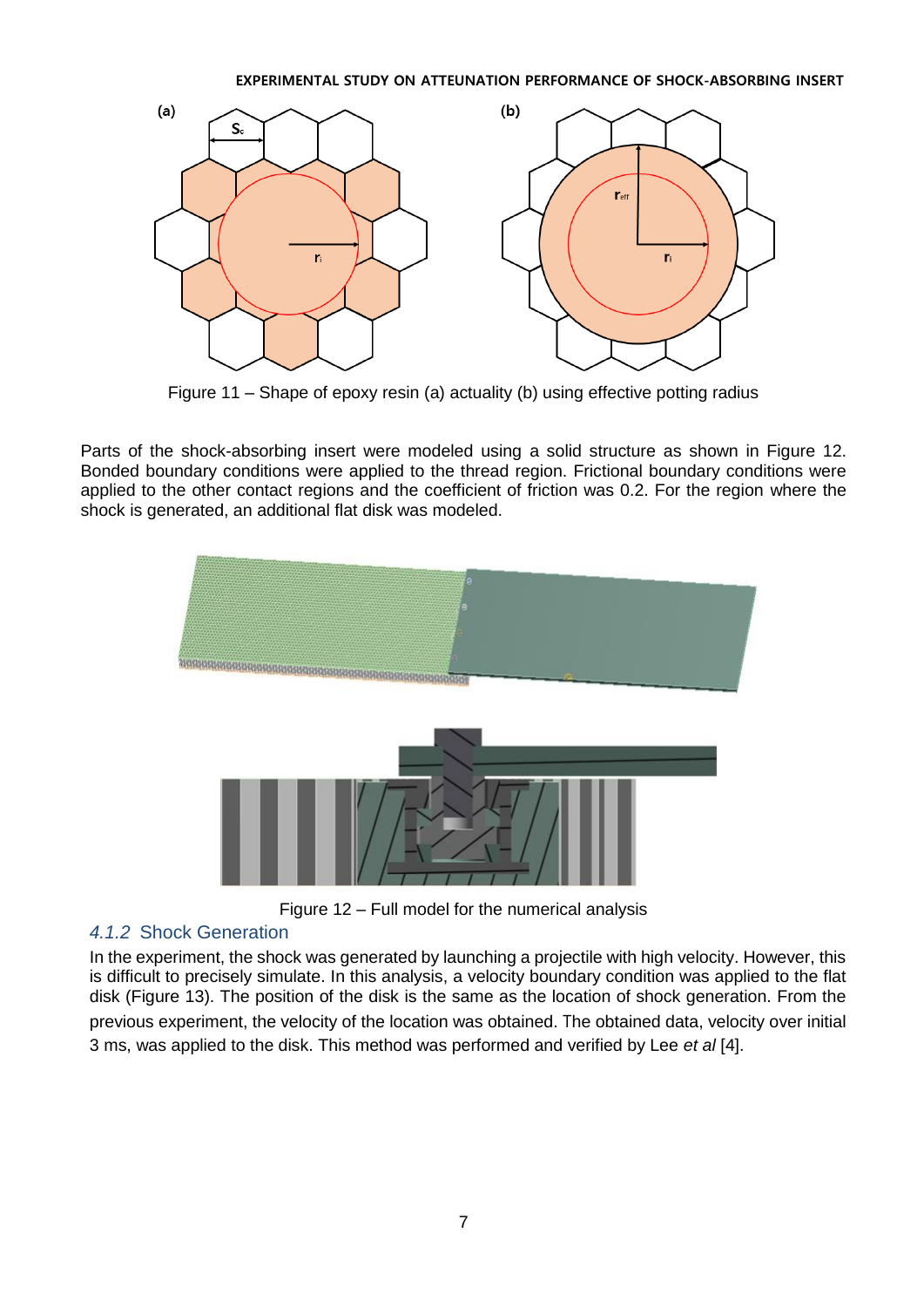

Figure 13 – Velocity boundary condition applied to the disk

# <span id="page-7-0"></span>*4.1.3* Meshing

For accurate analysis, it is important to generate appropriate elements. If the shape of the element is extremely asymmetric or there are too many elements, the analysis time is considerably increased. Conversely, if the element size is too large and the number is insufficient, the accuracy of the analysis is very poor [11-12]. In particular, the size of the element in the analysis of the shock propagation is critical because it determines the analysis time interval and the detection frequency band. In this study, the size of the shell element was 2 mm, and that of the solid element was 1.5 mm.

A 4-node explicit thin structural shell element (SHELL 163) was applied to the honeycomb sandwich panel and an 8-node explicit structural solid element (SOLID164) was applied to the plate and the disk. For the other parts, a 10-node explicit tetrahedral structural solid element (SOLID168) was used [\(Figure 14\)](#page-7-1).



Figure 14 - Finite element model

# <span id="page-7-1"></span>4.2 Results

The analysis was performed for 10 ms and the time interval was  $10^{-5}$  ms. As in the experimental study, there were two measurement points, which were located 100 mm apart from the joint region. The SRS results of the analysis are shown in [Figure 15](#page-8-0). The results show that the attenuation performance of the shock-absorbing insert with EPDM is outstanding in the high frequency band. A comparison of experimental and analytical SRS results is presented in [Figure 16](#page-8-1). Due to the insufficient analysis time, there was a slight difference in the low frequency band. On the other hand, the results in the high frequency band showed excellent accuracy. Also, from the comparison of the attenuation performance shown in [Figure 17](#page-9-0), the attenuation performance is similar in the experiment and the analysis. From both studies, the attenuation performance of the shock-absorbing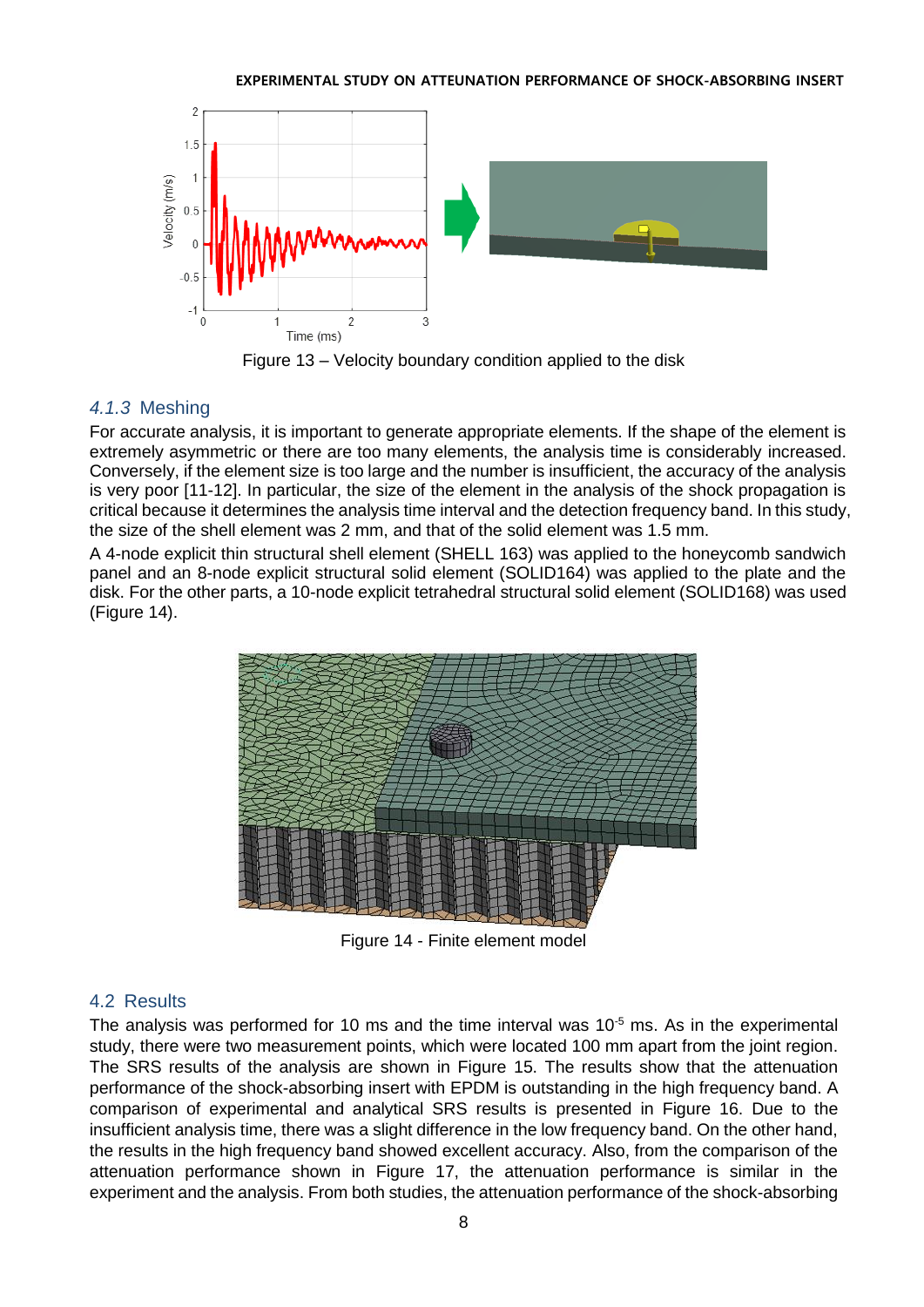

Figure 15 – Results of the numerical analysis

<span id="page-8-1"></span><span id="page-8-0"></span>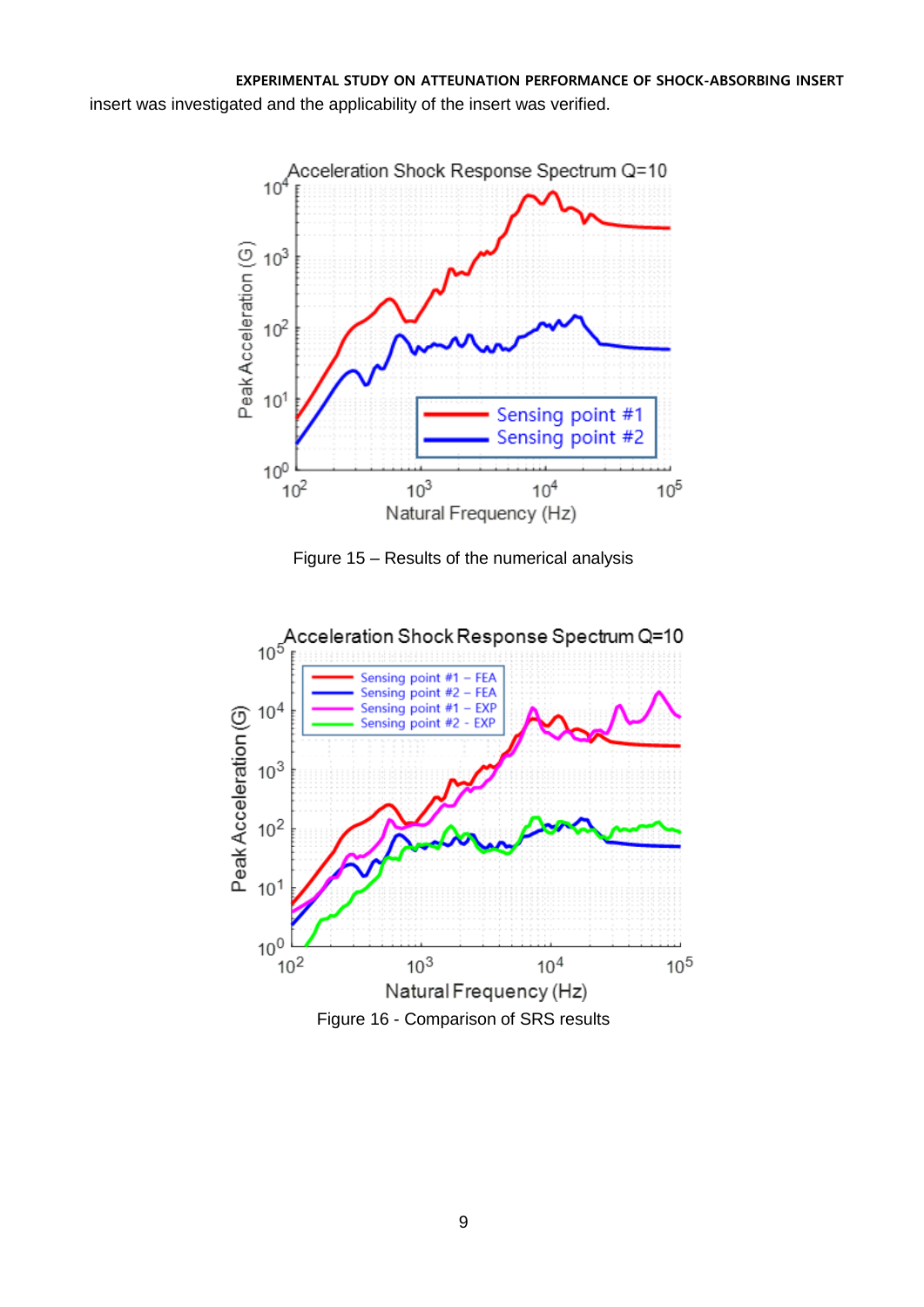

## <span id="page-9-0"></span>**5. Concluding Remarks**

In this study, a novel design of a sandwich panel insert for shock attenuation was proposed, and its applicability to an aerospace structure was investigated. The shock-absorbing insert was developed to induce impedance breakdown in its inner structure. Elastomer washers played the key role as the shock attenuator due to their low stiffness. The shock attenuation performance of both inserts was also evaluated by conducting shock propagation experiments and a numerical analysis.

This study found that the shock-absorbing insert reduced the high-frequency shock during propagation through a honeycomb structure. In addition, a methodology for a numerical analysis was established and verified through a comparison of experimental and analytical results. The novel shock-absorbing insert has easy accessibility and a powerful shock-absorbing mechanism; it may be used to protect the small electronic equipment mounted on a honeycomb sandwich panel from severe shock.

## **6. Acknowledgments**

This research was supported by the MSIT (Ministry of Science, ICT), Korea, under the High-Potential Individuals Global Training Program (2019-0-01598) supervised by the IITP (Institute for Information & Communications Technology Planning & Evaluation).

# **7. Contact Author Email Address**

[jaehunghan@kaist.ac.kr](mailto:jaehunghan@kaist.ac.kr)

# **8. Copyright Statement**

The authors confirm that they, and/or their company or organization, hold copyright on all of the original material included in this paper. The authors also confirm that they have obtained permission, from the copyright holder of any third party material included in this paper, to publish it as part of their paper. The authors confirm that they give permission, or have obtained permission from the copyright holder of this paper, for the publication and distribution of this paper as part of the ICAS proceedings or as individual off-prints from the proceedings.